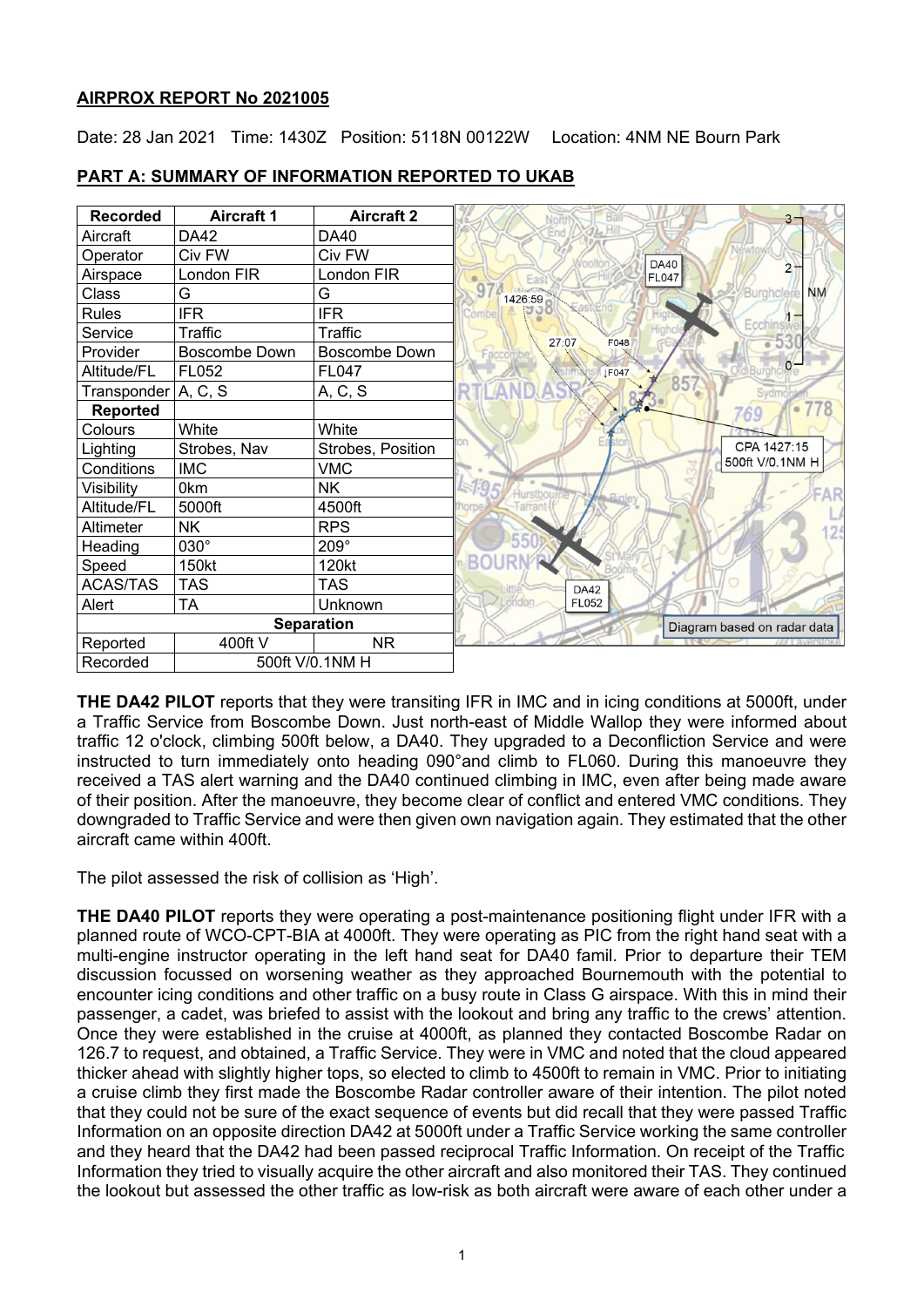Traffic Service and, although there were no guarantees, there would likely be a minimum vertical distance of 500ft. The DA42 pilot requested an upgrade to a Deconfliction Service and was then given an avoidance turn, they then focussed their visual scan ahead and in the direction of that turn. They were subsequently advised by the Boscombe Radar controller that they were clear of the other aircraft. Although they did not recall visually acquiring the DA42, at no point did they feel safety may have been compromised.

The pilot assessed the risk of collision as 'None'.

**THE BOSCOMBE ZONE CONTROLLER** reports that they were controlling two aircraft under a Traffic Service heading in roughly opposite directions. Traffic Information was passed to the DA42 pilot at 6NM relating to traffic 12 o'clock indicating 500ft below. Traffic Information was then passed to the DA40 heading south, about [the DA42 C/S]. Following this neither pilot had called visual, so they updated the DA42 pilot about the previously called traffic to which an upgrade to Deconfliction Service was requested. Upon hearing this [DA42 C/S] was issued an avoiding action turn to the right immediately heading 090° and updated with the position of the traffic. After finishing the transmission, they took the turn. This was later followed up by a climb to FL60 to remain below CAS. [DA42 C/S] was then informed that they were clear of traffic and they downgraded to a Traffic Service before being handed over to Oxford.

The controller perceived the severity of the incident as 'Low'.

**THE BOSCOMBE SUPERVISOR** reports that the Zone controller had two aircraft on frequency, both in receipt of Traffic Service. The tracks were approximately 180° to each other. The LARS controller called traffic to both pilots and updated the information as they got closer. At a range of approximately 2NM one of the pilots requested upgrade to Deconfliction Service and avoiding action turn was issued. The pilot had slight delay in taking the turn (waiting for the whole transmission 'traffic was…etc'). Due to this, a right turn then took it towards to the conflicting aircraft. At this point they [the Supervisor] instructed the LARS controller to issue a climb. A climb to FL60 was given and Mode C indicating 500ft separation was observed. The pilot then requested downgrade to Traffic Service. The Airprox was not declared on frequency. The LARS controller was later debriefed.

#### **Factual Background**

The weather at Boscombe Down was recorded as follows:

METAR EGDM 281420Z 24011KT 9999 SCT012 BKN018 12/11 Q1003 TEMPO 6000 -RA RMK GRN TEMPO GRN= SPECI EGDM 281429Z 24013KT 6000 -RADZ BKN010 BKN018 12/11 Q1003 TEMPO 9999 NSW BKN018 RMK GRN TEMPO WHT=

### **Analysis and Investigation**

#### **Military ATM**

The Boscombe Zone controller was providing a Traffic Service to the DA40 pilot and a Traffic Service which was upgraded to a Deconfliction Service to the DA42 pilot. Traffic Information was passed twice to the DA42 pilot before the service was upgraded to a Deconfliction Service at the request of the pilot. An avoiding action turn was given to the DA42 immediately following the change in service along with updated Traffic Information. There was a delay in the DA42 pilot taking the avoiding action turn which resulted in intervention from the ATC Supervisor to direct the controller to provide a climb to increase the separation between the DA40 and the DA42. Traffic Information was also passed to the DA40 pilot about the DA42 which was updated as the situation progressed.

Figures 1-6 show the positions of the DA40 and the DA42 at relevant times in the lead up to and during the Airprox. The screen shots are taken from a replay using the NATS Radars, which are not utilised by Boscombe, therefore, may not be entirely representative of the picture available to the Boscombe controller.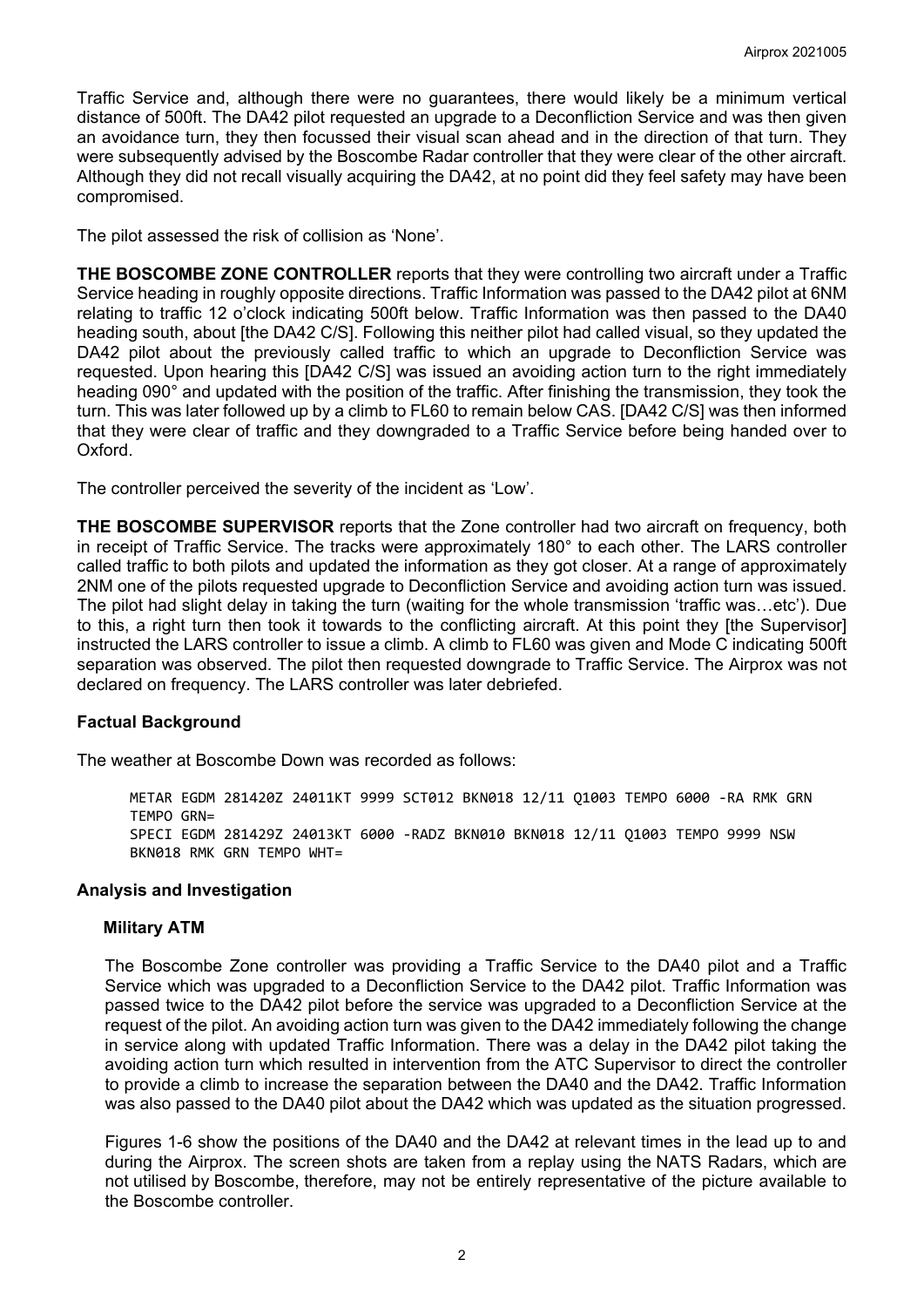

Figure 1: Traffic Information was passed for the second time to the DA42.

Twelve seconds prior to Figure 1, Traffic Information was passed to the DA42 pilot for the first time. Accurate Traffic Information was passed to the DA42 by the controller who was informed that the pilot was not visual with the DA40. Separation was measured at 6.4NM and 400ft.



Figure 2: Traffic Information passed to the DA40.

Traffic Information was passed to the DA40 pilot about the DA42 which was acknowledged. Separation decreased to 5.5NM and 300ft (Figure 2).



Figure 3: Figure 4: Avoiding action turn given to DA42. DA42 appeared to turn left.

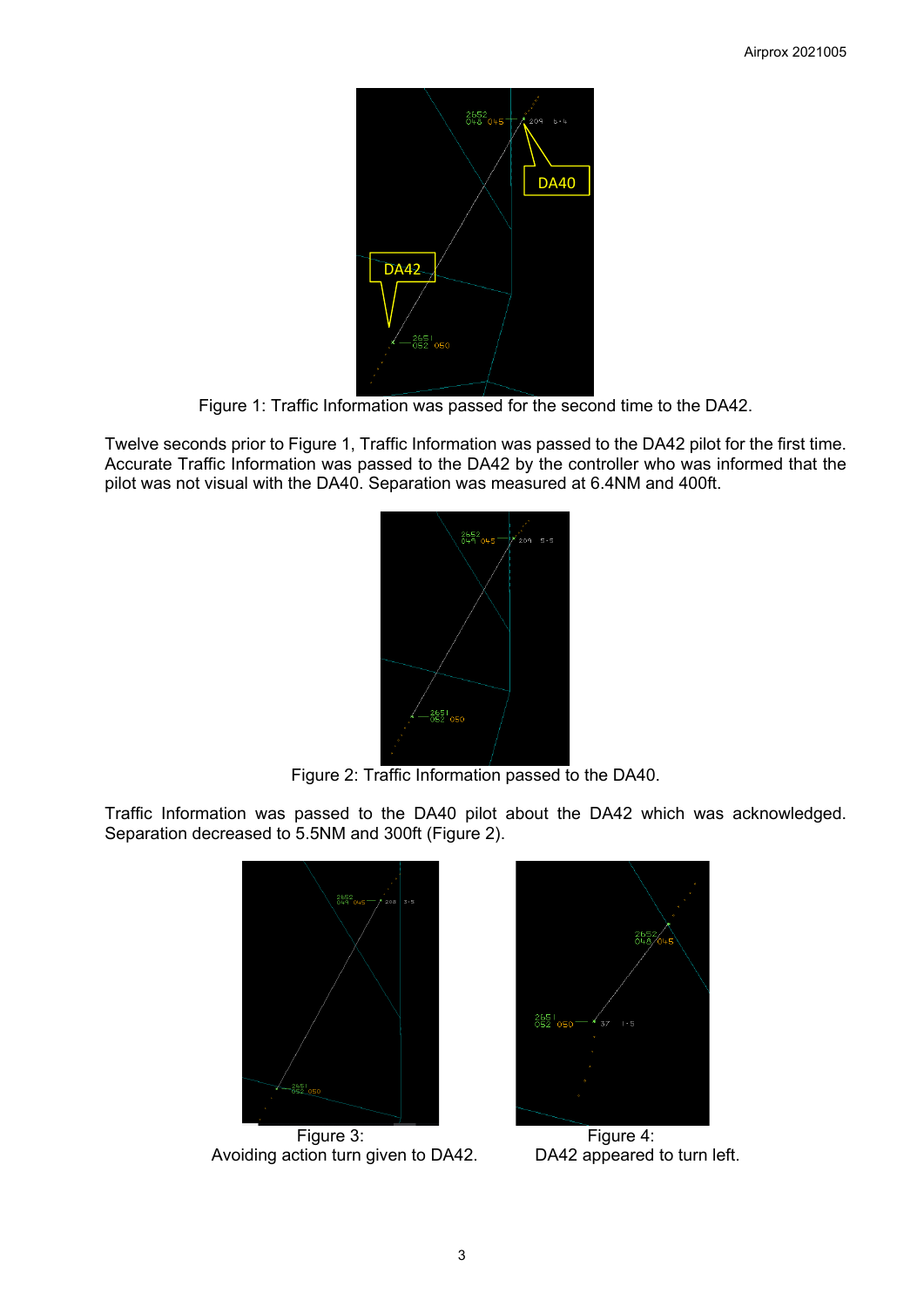The controller gave the Deconfliction Service 5sec after it was requested by the DA42 pilot, along with an avoiding action turn to the right. After 27sec the DA42 appeared to turn left before initiating the given turn to the right. Separation was measured at 3.5NM and 300ft when the avoiding action turn was given (Figure 3). Separation then decreased to 1.5NM and 400ft when the DA42 appeared to turn left (Figure 4).



Figure 5: DA42 begins to turn right as per the avoiding action.

Five seconds later the DA42 begins to turn right as per the avoiding action instruction. Separation was measured at 0.9NM and 500ft (Figure 5). CPA was measured at 0.1NM and 500ft (Figure 6).



Figure 6: CPA.

The controller provided Traffic Information to both pilots at appropriate points and passed avoiding action immediately following the upgrade to Deconfliction Service for the DA42 pilot. The avoiding action turn was appropriate given the relative positions of both tracks when it was issued however, the controller could have issued a climb as part of the initial avoiding action to increase the separation. Intervention from the ATC Supervisor was required given the developing situation and the Supervisor should be commended for their timeliness. It is unknown as to why the DA42 turned slightly left prior to initiating the avoiding action turn which appeared to reduce the effectiveness of the avoiding action turn.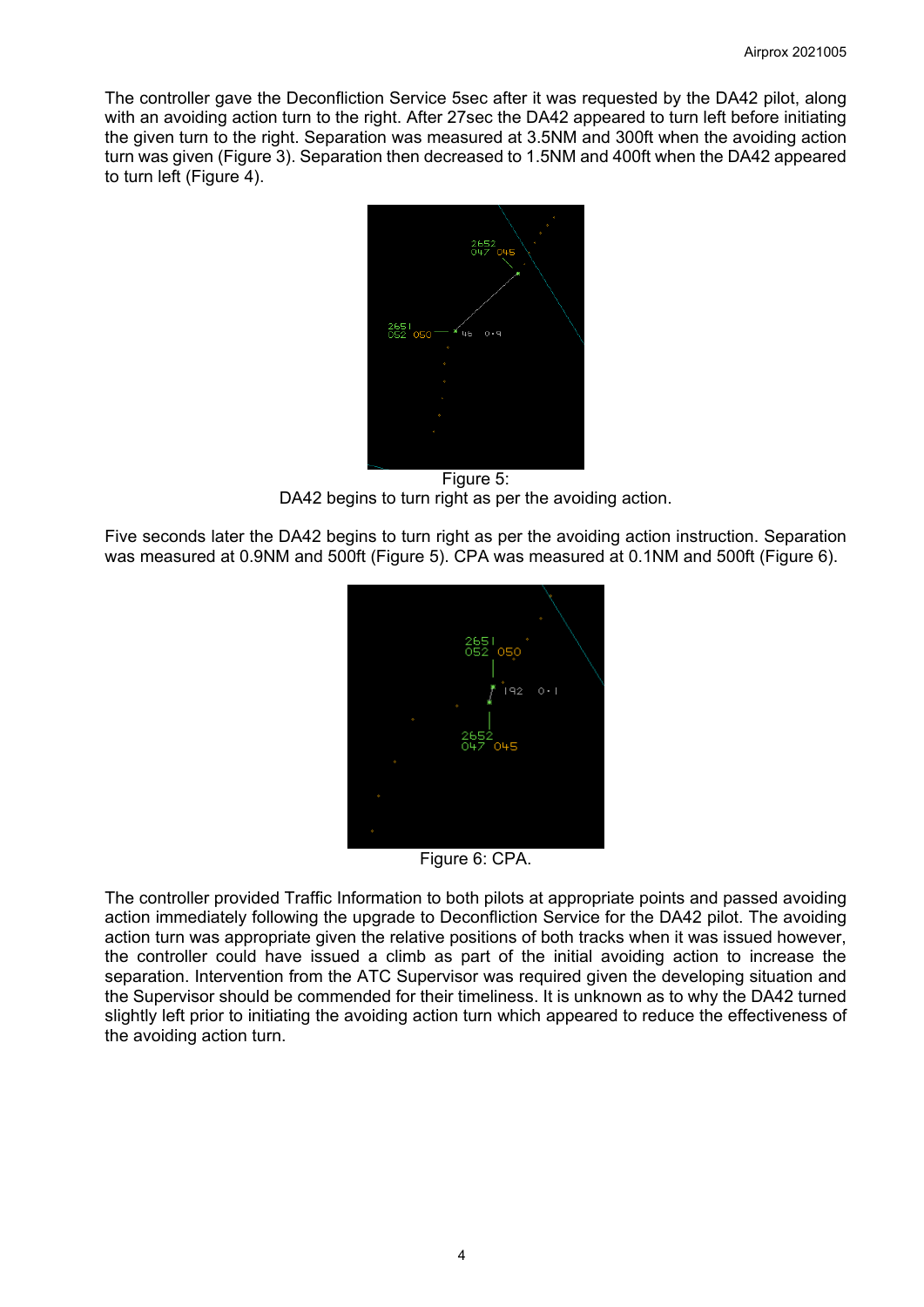## **UKAB Secretariat**

The DA42 and DA40 pilots shared an equal responsibility for collision avoidance and not to operate in such proximity to other aircraft as to create a collision hazard.<sup>[1](#page-4-0)</sup> If the incident geometry is considered as head-on or nearly so then both pilots were required to turn to the right.<sup>[2](#page-4-1)</sup>

### **Summary**

An Airprox was reported when a DA42 and a DA40 flew into proximity approximately 4NM north-east Bourn Park at 1427Z on Thursday 28<sup>th</sup> January 2021. The DA42 pilot was operating under IFR in IMC, and in receipt of a Deconfliction Service from Boscombe Zone and the DA40 pilot was operating under IFR in VMC and in receipt of a Traffic Service from Boscombe Zone.

## **PART B: SUMMARY OF THE BOARD'S DISCUSSIONS**

Information available consisted of reports from both pilots, radar photographs/video recordings, reports from the air traffic controllers involved and reports from the appropriate operating authorities. Relevant contributory factors mentioned during the Board's discussions are highlighted within the text in bold, with the numbers referring to the Contributory Factors table displayed in Part C.

Due to the exceptional circumstances presented by the coronavirus pandemic, this incident was assessed as part of a 'virtual' UK Airprox Board meeting where members provided a combination of written contributions and dial-in/VTC comments.

The Board first looked at the actions of the DA42 pilot. They were at first receiving a Traffic Service and after receiving Traffic Information from the controller upgraded this to a Deconfliction Service. Noting the reservations made in the Military ATM report about how long the pilot took before making the avoiding action turn, members thought it likely that in fact there was a discrepancy between the RT replay timing and the radar replay timing. The Boscombe controller did not mention a delay in the pilot taking the turn and GA members thought that no pilot would wait before taking an avoiding action turn in such circumstances. Nevertheless, members did think that the pilot could have requested a Deconfliction Service earlier than they did as they received Traffic Information at 6NM and heard the controller pass reciprocal information to the DA40 pilot. At this point members thought the pilot could have initiated a climb to increase the vertical separation (**CF1**) and by waiting until the second Traffic Information call before requesting the service upgrade, the pilot placed the controller in a very difficult position in trying to take action to resolve the conflict at that late stage (**CF2**). Although the pilot received further information from their TAS (**CF3**), they did not see the DA40 throughout the manoeuvre as they were in cloud (**CF4**, **CF5**).

Turning to the DA40 pilot, members offered a similar observation, in that, although they had made a TEM assessment and mitigated the worsening weather by requesting a Traffic Service, they too could have made an adjustment to their track or height when first told about the DA42 (**CF1**). Indeed, some members thought that the subsequent climb of 500ft, although made to remain VMC, only served to put the two aircraft in closer proximity (**CF2**) and opined that 500ft when one aircraft was IMC was less than ideal. Nevertheless, the DA40 pilot was VMC and therefore content that although they couldn't see the DA42, there was sufficient separation (**CF4**, **CF5**).

When assessing the part that ATC had to play, members thought that the controller had given timely and accurate Traffic Information to both pilots. They also thought that the controller had been placed in a difficult position when the DA42 pilot had asked to upgrade to a Deconfliction Service as they were then required to give immediate avoiding action with little ability to make much material difference to the separation. Members praised the Boscombe Supervisor for intervening by telling the controller to instruct the DA42 pilot to climb to FL060, noting that too often they see incidents where Supervisors

<span id="page-4-0"></span><sup>1</sup> SERA.3205 Proximity.

<span id="page-4-1"></span><sup>2</sup> SERA.3210 Right-of-way (c)(1) Approaching head-on.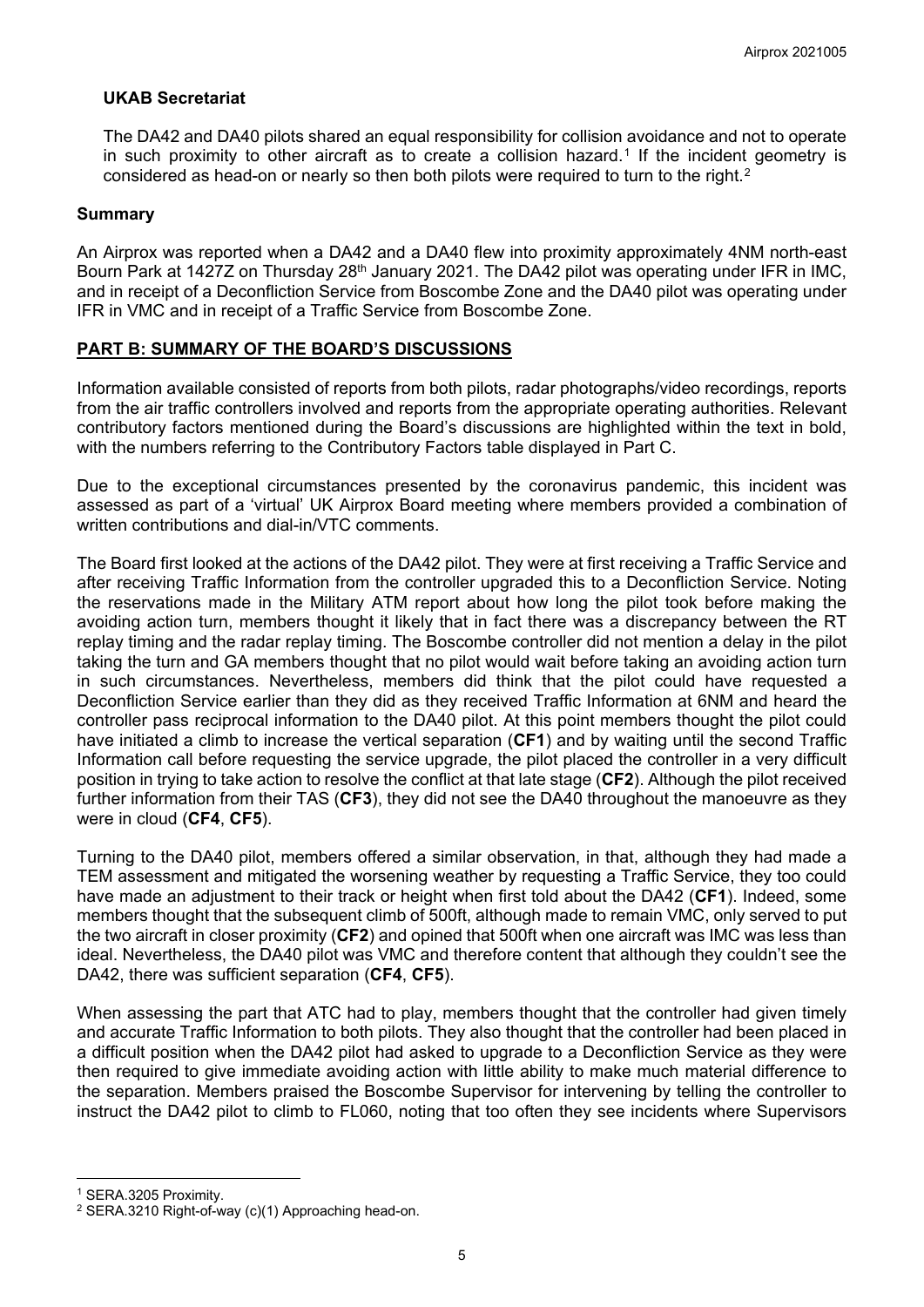were not always fully aware of the actions of the controller and it was heartening to see an occasion where active supervision was displayed.

When determining the risk, members quickly agreed that there had not been a risk of collision. However, they thought that the circumstances, with neither pilot seeing the other aircraft, the late avoiding action and only 500ft separation when not visual, all contributed to a situation where safety had been degraded; Risk Category C.

# **PART C: ASSESSMENT OF CONTRIBUTORY FACTORS AND RISK**

Contributory Factors:

|                | 2021005                                                        |                                     |                                                                                                  |                                                                              |  |  |  |  |  |  |  |  |
|----------------|----------------------------------------------------------------|-------------------------------------|--------------------------------------------------------------------------------------------------|------------------------------------------------------------------------------|--|--|--|--|--|--|--|--|
| CF.            | Factor                                                         | <b>Description</b>                  | <b>ECCAIRS Amplification</b>                                                                     | <b>UKAB Amplification</b>                                                    |  |  |  |  |  |  |  |  |
|                | <b>Flight Elements</b>                                         |                                     |                                                                                                  |                                                                              |  |  |  |  |  |  |  |  |
|                |                                                                | • Tactical Planning and Execution   |                                                                                                  |                                                                              |  |  |  |  |  |  |  |  |
| 1              | <b>Human Factors</b>                                           | • Late Decision/Plan                | Events involving flight crew making a<br>decision too late to meet the needs of<br>the situation |                                                                              |  |  |  |  |  |  |  |  |
|                | • Situational Awareness of the Conflicting Aircraft and Action |                                     |                                                                                                  |                                                                              |  |  |  |  |  |  |  |  |
| $\overline{2}$ | <b>Human Factors</b>                                           | • Lack of Action                    | Events involving flight crew not taking<br>any action at all when they should have<br>done so    | Pilot flew close enough to cause<br>concern despite Situational<br>Awareness |  |  |  |  |  |  |  |  |
|                | • Electronic Warning System Operation and Compliance           |                                     |                                                                                                  |                                                                              |  |  |  |  |  |  |  |  |
| 3              | Contextual                                                     | • Other warning system<br>operation | An event involving a genuine warning<br>from an airborne system other than<br>TCAS.              |                                                                              |  |  |  |  |  |  |  |  |
|                | • See and Avoid                                                |                                     |                                                                                                  |                                                                              |  |  |  |  |  |  |  |  |
| 4              | <b>Human Factors</b>                                           | • Monitoring of Other<br>Aircraft   | Events involving flight crew not fully<br>monitoring another aircraft                            | Non-sighting or effectively a non-<br>sighting by one or both pilots         |  |  |  |  |  |  |  |  |
| 5              | Contextual                                                     | • Visual Impairment                 | Events involving impairment due to an<br>inability to see properly                               | One or both aircraft were<br>obscured from the other                         |  |  |  |  |  |  |  |  |

Degree of Risk: C.

Safety Barrier Assessment<sup>[3](#page-5-0)</sup>

In assessing the effectiveness of the safety barriers associated with this incident, the Board concluded that the key factors had been that:

#### **Flight Elements:**

**Tactical Planning and Execution** was assessed as **partially effective** because both pilots could have made an earlier decision to act to avoid the other aircraft.

**Situational Awareness of the Conflicting Aircraft and Action** were assessed as **partially effective** because having been told about the conflict, either pilot could have taken action to remain clear of the other.

**See and Avoid** were assessed as **ineffective** because neither pilot could see the other, due to the DA42 being in cloud.

<span id="page-5-0"></span><sup>&</sup>lt;sup>3</sup> The UK Airprox Board scheme for assessing the Availability, Functionality and Effectiveness of safety barriers can be found on the [UKAB Website.](http://www.airproxboard.org.uk/Learn-more/Airprox-Barrier-Assessment/)